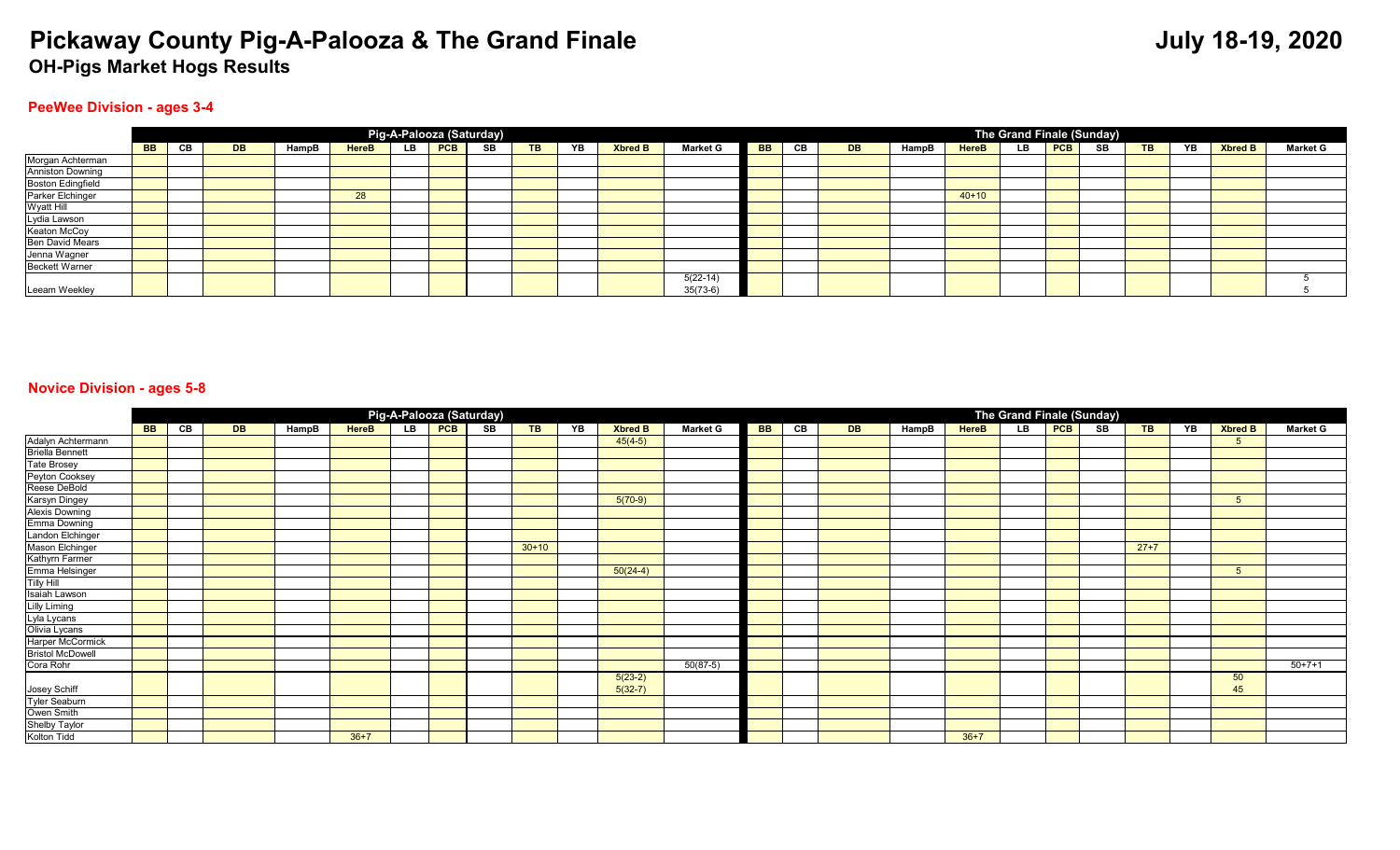### **Junior Division - ages 9-12**

|                                |                |    |                |       |               | Pig-A-Palooza (Saturday) |        |    |                         |                 |                |    |                 |       |            | The Grand Finale (Sunday) |               |         |    |                 |                 |
|--------------------------------|----------------|----|----------------|-------|---------------|--------------------------|--------|----|-------------------------|-----------------|----------------|----|-----------------|-------|------------|---------------------------|---------------|---------|----|-----------------|-----------------|
|                                | BB             | CB | DE             | HampB | <b>HereB</b>  | LB <b>PCB</b> SB         | $T$ B  | YB | Xbred B                 | <b>Market G</b> | <b>BB</b>      | CE | $\overline{DB}$ | HampB | HereB      | LB                        | <b>PCB</b> SB | $T$ B   | YB | <b>Xbred B</b>  | <b>Market G</b> |
| Ava Astorino                   |                |    |                |       |               |                          |        |    |                         |                 |                |    |                 |       |            |                           |               |         |    |                 |                 |
| Griffin Astorino               |                |    |                |       |               |                          |        |    |                         |                 |                |    |                 |       |            |                           |               |         |    |                 |                 |
|                                |                |    |                |       |               |                          |        |    |                         | $30(8-8)$       |                |    |                 |       |            |                           |               |         |    |                 | 35              |
|                                |                |    |                |       |               |                          |        |    | $5(85-4)$               | $35(13-6)$      |                |    |                 |       |            |                           |               |         |    | 50              | 50              |
| Kylee Bartoe<br>Bailee Bickley |                |    |                |       |               |                          |        |    |                         |                 |                |    |                 |       |            |                           |               |         |    |                 |                 |
|                                |                |    |                |       | $32(2-1)$     |                          |        |    |                         |                 |                |    |                 |       | $32(2-1)$  |                           |               |         |    |                 |                 |
| JayJay Boehm                   |                |    |                |       | $40+10(22-3)$ |                          |        |    |                         | $40(12-6)$      |                |    |                 |       | $28(22-3)$ |                           |               |         |    |                 | 5               |
| Miley Caldwell                 |                |    |                |       |               |                          | $27+7$ |    | $30(29-3)$              |                 |                |    |                 |       |            |                           |               | $30+10$ |    | 30              |                 |
| <b>Cole Carity</b>             |                |    |                |       |               |                          |        |    |                         |                 |                |    |                 |       |            |                           |               |         |    |                 |                 |
| Ruth Ann Carity                |                |    |                |       |               |                          |        |    |                         |                 |                |    |                 |       |            |                           |               |         |    |                 |                 |
| Abbi Colopy                    |                |    |                |       |               |                          |        |    |                         |                 |                |    |                 |       |            |                           |               |         |    |                 |                 |
| <b>Austin Cox</b>              |                |    |                |       |               |                          |        |    |                         |                 |                |    |                 |       |            |                           |               |         |    |                 |                 |
| <b>Kendall DeBold</b>          |                |    |                |       |               |                          |        |    |                         |                 |                |    |                 |       |            |                           |               |         |    |                 |                 |
|                                |                |    |                |       |               |                          |        |    | $30(98-3)$              |                 |                |    |                 |       |            |                           |               |         |    |                 |                 |
| Kaylee Dingey                  |                |    |                |       |               |                          |        |    | $45(82-6)$              |                 |                |    |                 |       |            |                           |               |         |    | 40, 5           |                 |
| Samantha Durst                 |                |    | 5 <sup>5</sup> |       |               |                          |        |    | $5(9-6)$                |                 |                |    | 40              |       |            |                           |               |         |    | $5\overline{5}$ |                 |
| Ronnie Duvall                  |                |    |                |       |               |                          |        |    |                         |                 |                |    |                 |       |            |                           |               |         |    |                 |                 |
| Miley Edelman                  |                |    |                |       |               |                          |        |    |                         |                 |                |    |                 |       |            |                           |               |         |    |                 |                 |
| <b>Taylor Ellsworth</b>        |                |    |                |       |               |                          |        |    |                         |                 |                |    |                 |       |            |                           |               |         |    |                 |                 |
| Oakley Engle                   |                |    |                |       |               |                          |        |    | $45(8-3)$               |                 |                |    |                 |       |            |                           |               |         |    | $5\overline{)}$ |                 |
| Levi Farmer                    |                |    |                |       |               |                          |        |    |                         |                 |                |    |                 |       |            |                           |               |         |    |                 |                 |
| <b>Ava Flannery</b>            | $45 + 7$       |    |                |       |               |                          |        |    |                         |                 |                |    |                 |       |            |                           |               |         |    |                 |                 |
| Caden Grabill                  |                |    |                |       |               |                          |        |    | $40(7-8)$<br>$35(35-3)$ |                 |                |    |                 |       |            |                           |               |         |    |                 |                 |
| Hayden Haffner                 |                |    |                |       |               |                          |        |    |                         |                 |                |    |                 |       |            |                           |               |         |    |                 |                 |
| Paityn Haffner                 |                |    |                |       |               |                          |        |    |                         |                 |                |    |                 |       |            |                           |               |         |    |                 |                 |
| Emma Hagler                    |                |    |                |       |               |                          |        |    |                         |                 |                |    |                 |       |            |                           |               |         |    |                 |                 |
| <b>Isabel Hiles</b>            | 5 <sup>5</sup> |    |                |       |               |                          |        |    |                         |                 | 5 <sup>5</sup> |    |                 |       |            |                           |               |         |    |                 | 5               |
| Jcaob Hiles                    |                |    |                |       |               |                          | 24     |    |                         | $5(5-6)$        |                |    |                 |       |            |                           |               | 24      |    |                 |                 |
| Ronald Imhoff                  |                |    |                |       |               |                          |        |    |                         |                 |                |    |                 |       |            |                           |               |         |    |                 |                 |
| Ben Jones                      |                |    |                |       |               |                          |        |    |                         |                 |                |    |                 |       |            |                           |               |         |    |                 |                 |
| Alli Knecht                    |                |    |                |       |               |                          |        |    |                         |                 |                |    |                 |       |            |                           |               |         |    |                 |                 |
| Cole Liming                    |                |    |                |       |               |                          |        |    | $5(69-4)$               |                 |                |    |                 |       |            |                           |               |         |    | 30 <sup>°</sup> |                 |
| <b>Madyson List</b>            |                |    |                |       |               |                          |        |    | $5(3-5)$                | $5(11-11)$      |                |    |                 |       |            |                           |               |         |    |                 | $5\overline{5}$ |
| Ava Lycans                     |                |    |                |       |               |                          |        |    |                         |                 |                |    |                 |       |            |                           |               |         |    |                 |                 |
| Maya McCoy                     |                |    |                |       |               |                          |        |    |                         |                 |                |    |                 |       |            |                           |               |         |    |                 |                 |
| Ali Meek                       |                |    |                |       |               |                          |        |    |                         |                 |                |    |                 |       |            |                           |               |         |    |                 |                 |
| <b>Emery Pauley</b>            |                |    |                |       |               |                          |        |    |                         |                 |                |    |                 |       |            |                           |               |         |    |                 |                 |
| Malia Quesenberry              |                |    |                |       |               |                          |        |    |                         |                 |                |    |                 |       |            |                           |               |         |    |                 |                 |
| Cydney Ray                     |                |    |                |       |               |                          |        |    | $5(3-3)$                |                 |                |    |                 |       |            |                           |               |         |    | 30 <sup>°</sup> |                 |
| Cayden Ray                     |                |    |                |       |               |                          |        |    | $5(4-10)$               |                 |                |    |                 |       |            |                           |               |         |    | $5\phantom{.0}$ |                 |
| <b>Grady Roberts</b>           |                |    |                |       |               |                          |        |    |                         |                 |                |    |                 |       |            |                           |               |         |    |                 |                 |
| Brianna Robinette              |                |    |                |       |               |                          |        |    |                         |                 |                |    |                 |       |            |                           |               |         |    |                 |                 |
| <b>Ellie Robinette</b>         |                |    |                |       |               |                          |        |    |                         |                 |                |    |                 |       |            |                           |               |         |    |                 |                 |
| Landon Rohr                    | 30             |    | 5 <sup>5</sup> |       |               |                          |        |    |                         |                 | $45+7$         |    | $45+7$          |       |            |                           |               |         |    |                 |                 |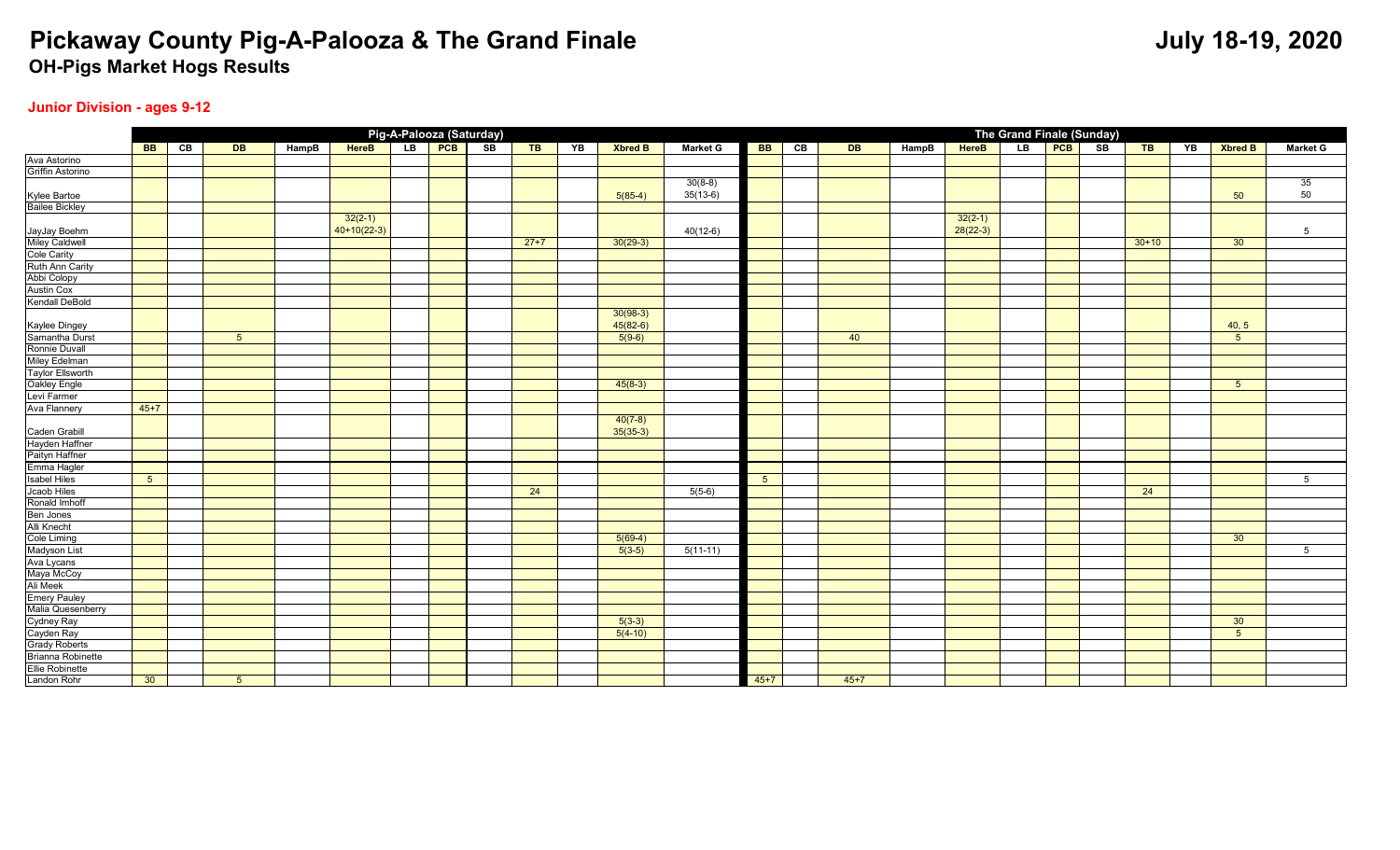#### **Junior Division - ages 9-12**

| (cont'd)              |           |                                       |           |       |              |    |            |    |  |    |                |                 |           |    |           |       |              |    |            |                           |           |    |                |                 |
|-----------------------|-----------|---------------------------------------|-----------|-------|--------------|----|------------|----|--|----|----------------|-----------------|-----------|----|-----------|-------|--------------|----|------------|---------------------------|-----------|----|----------------|-----------------|
|                       |           | Pig-A-Palooza (Saturday)<br><b>TB</b> |           |       |              |    |            |    |  |    |                |                 |           |    |           |       |              |    |            | The Grand Finale (Sunday) |           |    |                |                 |
|                       | <b>BB</b> | CВ                                    | <b>DB</b> | HampB | <b>HereB</b> | LB | <b>PCB</b> | SB |  | YB | <b>Xbred B</b> | <b>Market G</b> | <b>BB</b> | CВ | <b>DB</b> | HampB | <b>HereB</b> | LB | <b>PCB</b> | SB                        | <b>TB</b> | YB | <b>Xbred B</b> | <b>Market G</b> |
| Sydney Schiff         |           |                                       |           |       |              |    |            |    |  |    | $30(63-8)$     |                 |           |    |           |       |              |    |            |                           |           |    | 45             |                 |
|                       |           |                                       |           |       |              |    |            |    |  |    | $50(32-10)$    |                 |           |    |           |       |              |    |            |                           |           |    |                |                 |
| Kenna Seaburn         |           |                                       |           |       |              |    |            |    |  |    | $40(34-4)$     |                 |           |    |           |       |              |    |            |                           |           |    | 35             |                 |
| Cooper Shilt          |           |                                       |           |       |              |    |            |    |  |    |                |                 |           |    |           |       |              |    |            |                           |           |    |                |                 |
| <b>Wade Smith</b>     |           |                                       |           |       |              |    |            |    |  |    |                |                 |           |    |           |       |              |    |            |                           |           |    |                |                 |
| Noah Sponcil          |           |                                       | $45 + 7$  |       |              |    |            |    |  |    | $40(16-3)$     |                 |           |    |           |       |              |    |            |                           |           |    | 40             |                 |
| Cooper Stambaugh      |           |                                       |           |       |              |    |            |    |  |    |                |                 |           |    |           |       |              |    |            |                           |           |    |                |                 |
| <b>Sydnie Stewart</b> |           |                                       |           |       |              |    |            |    |  |    |                |                 |           |    |           |       |              |    |            |                           |           |    |                |                 |
| <b>Avery Stout</b>    |           |                                       |           |       |              |    |            |    |  |    |                |                 |           |    |           |       |              |    |            |                           |           |    |                |                 |
| Jayden Swader         |           |                                       |           |       |              |    |            |    |  |    |                |                 |           |    |           |       |              |    |            |                           |           |    |                |                 |
| Shelby Swader         |           |                                       |           |       |              |    |            |    |  |    |                |                 |           |    |           |       |              |    |            |                           |           |    |                |                 |
| Landen Terrill        |           |                                       |           |       |              |    |            |    |  |    |                |                 |           |    |           |       |              |    |            |                           |           |    |                |                 |
| Kase Tidd             |           |                                       |           |       |              |    |            |    |  |    | $5(7-13)$      |                 |           |    |           |       |              |    |            |                           |           |    |                |                 |
|                       |           |                                       |           |       |              |    |            |    |  |    | $35(9-3)$      |                 |           |    |           |       |              |    |            |                           |           |    | 40             |                 |
| Levi Tysinger         |           |                                       |           |       |              |    |            |    |  |    | $5(27-6)$      |                 |           |    |           |       |              |    |            |                           |           |    |                |                 |
| <b>Ava Vallery</b>    |           |                                       |           |       |              |    |            |    |  |    |                |                 |           |    |           |       |              |    |            |                           |           |    |                |                 |
| Sarah Waddle          |           |                                       |           |       |              |    |            |    |  |    |                |                 |           |    |           |       |              |    |            |                           |           |    |                |                 |
| Maxin Warner          |           |                                       |           |       |              |    |            |    |  |    |                |                 |           |    |           |       |              |    |            |                           |           |    |                |                 |
| <b>Claire Winkle</b>  |           |                                       |           |       |              |    |            |    |  |    |                |                 |           |    |           |       |              |    |            |                           |           |    |                |                 |
| Sarah Wolf            |           |                                       |           |       |              |    |            |    |  |    |                |                 |           |    |           |       |              |    |            |                           |           |    |                |                 |
| Alexis Zimmerman      |           |                                       |           |       |              |    |            |    |  |    |                |                 |           |    |           |       |              |    |            |                           |           |    |                |                 |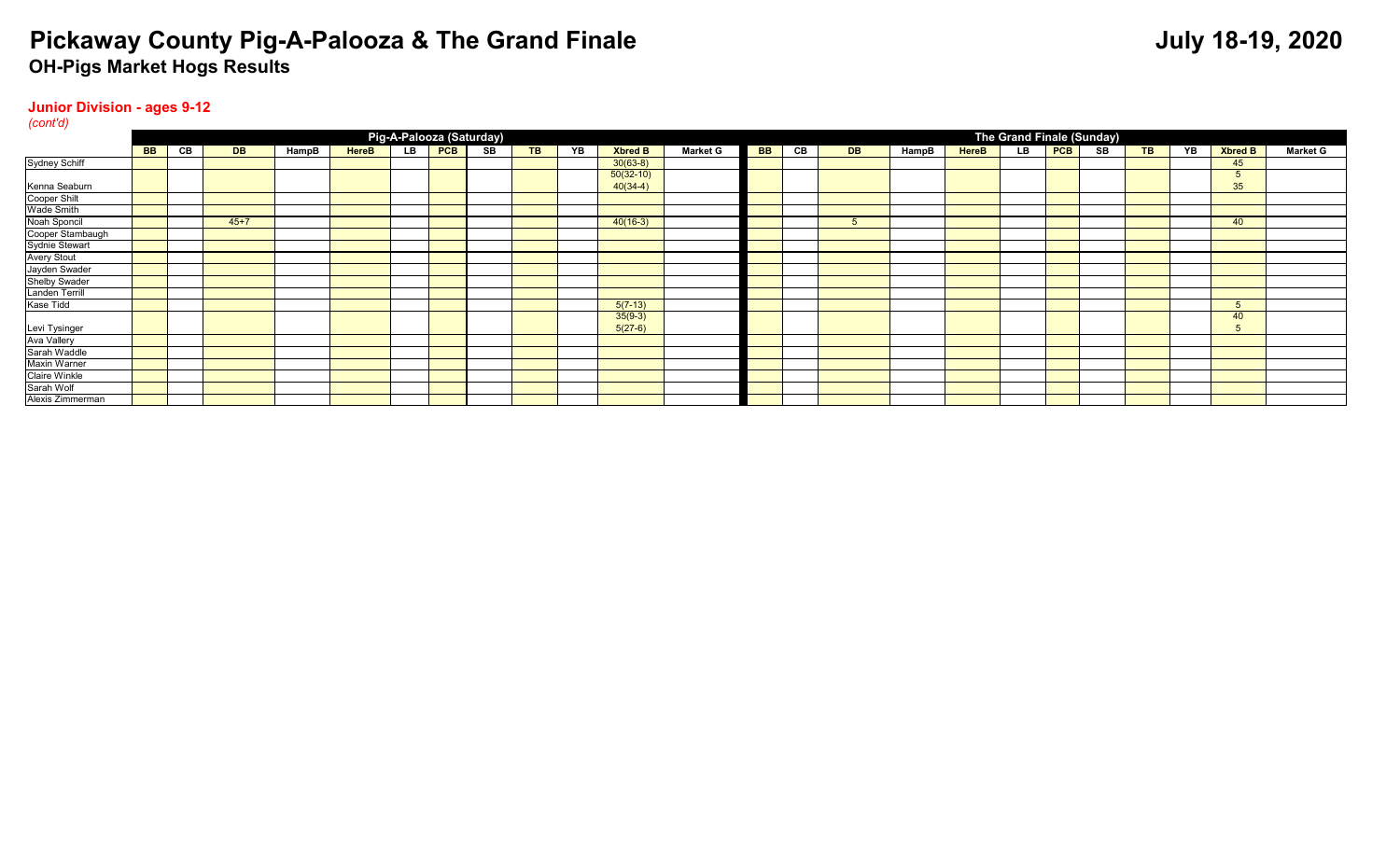### **Intermediate Division - ages 13-16**

|                             |    |    |    |          |              | Pig-A-Palooza (Saturday) |    |       |           |                |                 |    |    |    |           |       | The Grand Finale (Sunday) |     |    |       |           |                 |                 |
|-----------------------------|----|----|----|----------|--------------|--------------------------|----|-------|-----------|----------------|-----------------|----|----|----|-----------|-------|---------------------------|-----|----|-------|-----------|-----------------|-----------------|
|                             | BB | CB | DE | HampB    | <b>HereB</b> | LB PCB                   | SB | $T$ B | YB        | <b>Xbred B</b> | <b>Market G</b> | BB | CB | DE | HampB     | HereB | LB                        | PCB | SB | $T$ B | YB        | <b>Xbred B</b>  | <b>Market G</b> |
| Emma Abrams                 |    |    |    |          |              |                          |    |       |           |                |                 |    |    |    |           |       |                           |     |    |       |           |                 |                 |
| <b>Madison Abt</b>          |    |    |    |          |              |                          |    |       |           |                |                 |    |    |    |           |       |                           |     |    |       |           |                 |                 |
| Colton Bartoe               |    |    |    |          |              |                          |    |       |           |                |                 |    |    |    |           |       |                           |     |    |       |           |                 |                 |
| <b>Brandis Bickley</b>      |    |    |    |          |              |                          |    |       | $50 + 10$ |                |                 |    |    |    |           |       |                           |     |    |       | $50 + 10$ |                 |                 |
| <b>Molly Black</b>          |    |    |    |          |              |                          |    |       |           |                | $50+7+2(81-10)$ |    |    |    |           |       |                           |     |    |       |           |                 | 40              |
| Andrew Blausey              |    |    |    |          |              |                          |    |       |           |                |                 |    |    |    |           |       |                           |     |    |       |           |                 |                 |
| Maddie Caldwell             |    |    |    | $36 + 7$ |              |                          |    |       |           | $35(25-1)$     |                 |    |    |    | $40 + 10$ |       |                           |     |    |       |           | 5               |                 |
| Adam Cline                  |    |    |    |          |              |                          |    |       |           | $35(2-5)$      |                 |    |    |    |           |       |                           |     |    |       |           | $5\overline{5}$ |                 |
|                             |    |    |    |          |              |                          |    |       |           |                |                 |    |    |    |           |       |                           |     |    |       |           |                 |                 |
| Aiden Colopy<br>Corey Cress |    |    |    |          |              |                          |    |       |           | $5(33-2)$      | $30(27-2)$      |    |    |    |           |       |                           |     |    |       |           | 50              | 45              |
| Grant Dunaway               |    |    | 35 |          |              |                          |    |       |           |                |                 |    |    |    |           |       |                           |     |    |       |           |                 |                 |
| Bailey Dusseau              |    |    |    |          |              |                          |    |       |           |                |                 |    |    |    |           |       |                           |     |    |       |           |                 |                 |
| Tait Dusseau                |    |    |    |          |              |                          |    |       |           |                |                 |    |    |    |           |       |                           |     |    |       |           |                 |                 |
| Jenna Duvall                |    |    |    |          |              |                          |    |       |           |                |                 |    |    |    |           |       |                           |     |    |       |           |                 |                 |
| <b>Trent Ellsworth</b>      |    |    |    |          |              |                          |    |       |           |                |                 |    |    |    |           |       |                           |     |    |       |           |                 |                 |
| Madelyn Fearon              |    |    |    |          |              |                          |    |       |           |                |                 |    |    |    |           |       |                           |     |    |       |           |                 |                 |
| Seth Fearon                 |    |    |    |          |              |                          |    |       |           |                |                 |    |    |    |           |       |                           |     |    |       |           |                 |                 |
| <b>Addison Flannery</b>     |    |    |    |          |              |                          |    |       |           | $5(9-5)$       |                 |    |    |    |           |       |                           |     |    |       |           |                 |                 |
| Patrick George              |    |    |    |          |              |                          |    |       |           |                |                 |    |    |    |           |       |                           |     |    |       |           |                 |                 |
| Kane Gibson                 |    |    |    |          |              |                          |    |       |           |                |                 |    |    |    |           |       |                           |     |    |       |           |                 |                 |
| <b>Cohen Guenther</b>       |    |    |    |          |              |                          |    |       |           |                |                 |    |    |    |           |       |                           |     |    |       |           |                 |                 |
| Lexi Hagler                 |    |    |    |          |              |                          |    |       |           |                |                 |    |    |    |           |       |                           |     |    |       |           |                 |                 |
| Cale Hall                   |    |    |    |          |              |                          |    |       |           |                |                 |    |    |    |           |       |                           |     |    |       |           |                 |                 |
| Lexis Heidlebaugh           |    |    |    |          |              |                          |    |       |           |                |                 |    |    |    |           |       |                           |     |    |       |           |                 |                 |
| Zander Ivey                 |    |    |    |          |              |                          |    |       |           | $50(6-8)$      | $50+10+3(4-3)$  |    |    |    |           |       |                           |     |    |       |           |                 |                 |
| Kylan Knapp                 |    |    |    |          |              |                          |    |       |           |                |                 |    |    |    |           |       |                           |     |    |       |           |                 |                 |
| Aiden Knecht                |    |    |    |          |              |                          |    |       |           |                |                 |    |    |    |           |       |                           |     |    |       |           |                 |                 |
| Kayla Kolesar               |    |    |    |          |              |                          |    |       |           |                |                 |    |    |    |           |       |                           |     |    |       |           |                 |                 |
| Kace Kozarec                |    |    |    |          |              |                          |    |       |           | $5(12-7)$      |                 |    |    |    |           |       |                           |     |    |       |           | 5               |                 |
| Eva Kruger                  |    |    |    |          |              |                          |    |       |           | $35(7-1)$      |                 |    |    |    |           |       |                           |     |    |       |           | 30              |                 |
| John LaFountain             |    |    |    |          |              |                          |    |       |           |                |                 |    |    |    |           |       |                           |     |    |       |           |                 |                 |
| <b>Hannah Lang</b>          |    |    |    |          |              |                          |    |       |           |                |                 |    |    |    |           |       |                           |     |    |       |           |                 |                 |
| Noah Lang                   |    |    |    |          |              |                          |    |       |           |                |                 |    |    |    |           |       |                           |     |    |       |           |                 |                 |
| Mackenzie Langford          |    |    |    |          |              |                          |    |       |           |                |                 |    |    |    |           |       |                           |     |    |       |           |                 |                 |
| Emma Leggett                |    |    |    |          |              |                          |    |       |           |                |                 |    |    |    |           |       |                           |     |    |       | 40        | 30 <sup>°</sup> |                 |
| Paige Lucic                 |    |    |    |          |              |                          |    |       |           |                |                 |    |    |    |           |       |                           |     |    |       |           |                 |                 |
| Lauren Lynn                 |    |    |    |          |              |                          |    |       |           |                |                 |    |    |    |           |       |                           |     |    |       |           |                 |                 |
| Logan Lynn                  |    |    |    |          |              |                          |    |       |           |                |                 |    |    |    |           |       |                           |     |    |       |           |                 |                 |
| Emma Meek                   |    |    |    |          |              |                          |    |       |           |                |                 |    |    |    |           |       |                           |     |    |       |           |                 |                 |
| Derek Miller                |    |    |    |          |              |                          |    |       |           |                |                 |    |    |    |           |       |                           |     |    |       |           |                 |                 |
| <b>Mallory Mitchem</b>      |    |    |    |          |              |                          |    |       |           |                |                 |    |    |    |           |       |                           |     |    |       |           |                 |                 |
| Parker Mock                 |    |    |    |          |              |                          |    |       |           |                |                 |    |    |    |           |       |                           |     |    |       |           |                 |                 |
| <b>Alexis Morrison</b>      |    |    |    |          |              |                          |    |       |           |                |                 |    |    |    |           |       |                           |     |    |       |           |                 |                 |
| Caden Nicholson             |    |    |    |          |              |                          |    |       |           |                |                 |    |    |    |           |       |                           |     |    |       |           |                 |                 |
| Logan Patterson             |    |    |    | 28       |              |                          |    |       |           |                |                 |    |    |    | 28        |       |                           |     |    |       |           |                 |                 |
| Taylor Payne                |    |    |    |          |              |                          |    |       |           |                |                 |    |    |    |           |       |                           |     |    |       |           |                 |                 |
| Wyatt Payne                 |    |    |    |          |              |                          |    |       |           |                |                 |    |    |    |           |       |                           |     |    |       |           |                 |                 |
| <b>Trinity Pollock</b>      |    |    |    |          |              |                          |    |       |           |                |                 |    |    |    |           |       |                           |     |    |       |           |                 |                 |
|                             |    |    |    |          |              |                          |    |       |           | $40(11-8)$     |                 |    |    |    |           |       |                           |     |    |       |           | 35              |                 |
| Carson Putnam               |    |    |    |          |              |                          |    |       |           | $40(3-8)$      |                 |    |    |    |           |       |                           |     |    |       |           | 40              |                 |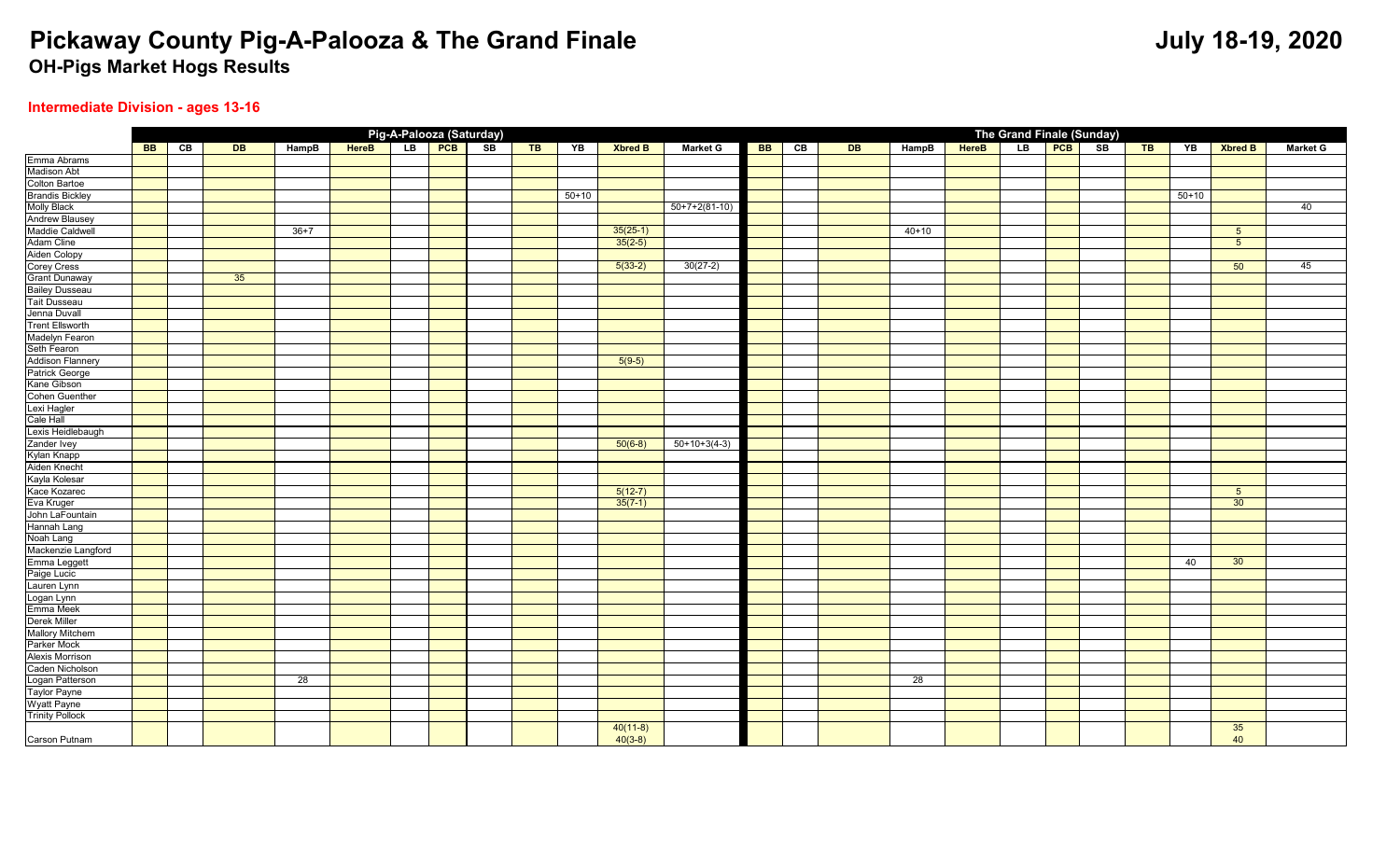#### **Intermediate Division - ages 13-16**

| (cont'd)               |                                                                                                                                                                                                                                                                 |  |                 |         |  |        |  |                          |  |  |                |            |         |  |  |                 |    |                           |  |           |    |
|------------------------|-----------------------------------------------------------------------------------------------------------------------------------------------------------------------------------------------------------------------------------------------------------------|--|-----------------|---------|--|--------|--|--------------------------|--|--|----------------|------------|---------|--|--|-----------------|----|---------------------------|--|-----------|----|
|                        |                                                                                                                                                                                                                                                                 |  |                 |         |  |        |  | Pig-A-Palooza (Saturday) |  |  |                |            |         |  |  |                 |    | The Grand Finale (Sunday) |  |           |    |
|                        | PCB<br><b>PCB</b><br>LB<br>SB<br>CВ<br>SB<br><b>TB</b><br><b>BB</b><br>CВ<br><b>LB</b><br><b>TB</b><br><b>BB</b><br><b>DB</b><br>HampB<br>YB<br><b>Market G</b><br><b>HereB</b><br>YB<br><b>HereB</b><br><b>Xbred B</b><br><b>DB</b><br>HampB<br><b>Xbred B</b> |  |                 |         |  |        |  |                          |  |  |                |            |         |  |  | <b>Market G</b> |    |                           |  |           |    |
| <b>Garrett Rader</b>   |                                                                                                                                                                                                                                                                 |  |                 |         |  |        |  |                          |  |  |                |            |         |  |  |                 |    |                           |  |           |    |
| Megan Rader            |                                                                                                                                                                                                                                                                 |  |                 |         |  |        |  |                          |  |  |                |            |         |  |  |                 |    |                           |  |           |    |
| Destiny Reed           |                                                                                                                                                                                                                                                                 |  | 30 <sup>°</sup> |         |  |        |  |                          |  |  | $50(80-6)$     |            |         |  |  |                 |    |                           |  | 45        |    |
| Karley Richard         |                                                                                                                                                                                                                                                                 |  |                 |         |  |        |  |                          |  |  |                | $35(5-4)$  |         |  |  |                 |    |                           |  |           | 5  |
|                        |                                                                                                                                                                                                                                                                 |  |                 |         |  |        |  |                          |  |  | 5(?)           |            |         |  |  |                 |    |                           |  |           |    |
| <b>Addison Roberts</b> |                                                                                                                                                                                                                                                                 |  |                 |         |  |        |  |                          |  |  | $5(40-4)$      |            |         |  |  |                 |    |                           |  |           |    |
| Halee Robinson         |                                                                                                                                                                                                                                                                 |  |                 |         |  |        |  |                          |  |  |                |            |         |  |  |                 |    |                           |  |           |    |
|                        |                                                                                                                                                                                                                                                                 |  |                 |         |  |        |  |                          |  |  | $50(1-2)$      |            |         |  |  |                 |    |                           |  | 50        |    |
|                        |                                                                                                                                                                                                                                                                 |  |                 |         |  |        |  |                          |  |  | $40(3-5)$      |            |         |  |  |                 |    |                           |  | 35        |    |
| Makenah Rohr           |                                                                                                                                                                                                                                                                 |  |                 |         |  |        |  |                          |  |  | $35(3-2)$      |            |         |  |  |                 |    |                           |  | $50+7+4$  |    |
| Sable Ruhenkamp        |                                                                                                                                                                                                                                                                 |  |                 |         |  |        |  |                          |  |  |                |            |         |  |  |                 |    |                           |  |           |    |
| Caydence Scale         |                                                                                                                                                                                                                                                                 |  |                 | $40+10$ |  | $27+7$ |  | 32                       |  |  | $5(44-1)$      |            | $50+10$ |  |  | $36+7$          | 40 | 32                        |  | 45        |    |
| <b>Hayden Smith</b>    |                                                                                                                                                                                                                                                                 |  |                 |         |  |        |  |                          |  |  |                |            |         |  |  |                 |    |                           |  |           |    |
|                        |                                                                                                                                                                                                                                                                 |  |                 |         |  |        |  |                          |  |  | $50+10+5(6-4)$ |            |         |  |  |                 |    |                           |  | $50+10+5$ |    |
| Cade Sponcil           |                                                                                                                                                                                                                                                                 |  |                 |         |  |        |  |                          |  |  | $40(1-6)$      |            |         |  |  |                 |    |                           |  | 40        |    |
| Grayden Sproull        |                                                                                                                                                                                                                                                                 |  |                 |         |  |        |  |                          |  |  | $5(5-9)$       | $45(13-4)$ |         |  |  |                 |    |                           |  | 35        | 30 |
| <b>Gracee Stewart</b>  |                                                                                                                                                                                                                                                                 |  |                 |         |  |        |  |                          |  |  |                |            |         |  |  |                 |    |                           |  |           |    |
| Jessee Stewart         |                                                                                                                                                                                                                                                                 |  |                 |         |  |        |  |                          |  |  |                |            |         |  |  |                 |    |                           |  |           |    |
| <b>Tristan Stout</b>   |                                                                                                                                                                                                                                                                 |  |                 |         |  |        |  |                          |  |  |                |            |         |  |  |                 |    |                           |  |           |    |
| <b>Mason Thomas</b>    |                                                                                                                                                                                                                                                                 |  |                 |         |  |        |  |                          |  |  |                |            |         |  |  |                 |    |                           |  |           |    |
| Alexandra Tuttle       |                                                                                                                                                                                                                                                                 |  |                 |         |  |        |  |                          |  |  |                |            |         |  |  |                 |    |                           |  |           |    |
| <b>Ethan Wendt</b>     |                                                                                                                                                                                                                                                                 |  |                 |         |  |        |  |                          |  |  |                |            |         |  |  |                 |    |                           |  |           |    |
|                        |                                                                                                                                                                                                                                                                 |  |                 |         |  |        |  |                          |  |  | $5(18-1)$      |            |         |  |  |                 |    |                           |  |           |    |
| Chloe Wills            |                                                                                                                                                                                                                                                                 |  |                 |         |  |        |  |                          |  |  | $45(127-1)$    | $5(22-6)$  |         |  |  |                 |    |                           |  |           |    |
| Corbin Winkle          |                                                                                                                                                                                                                                                                 |  |                 |         |  |        |  |                          |  |  |                |            |         |  |  |                 |    |                           |  |           |    |
| Lily Wolf              |                                                                                                                                                                                                                                                                 |  |                 |         |  |        |  |                          |  |  |                |            |         |  |  |                 |    |                           |  |           |    |